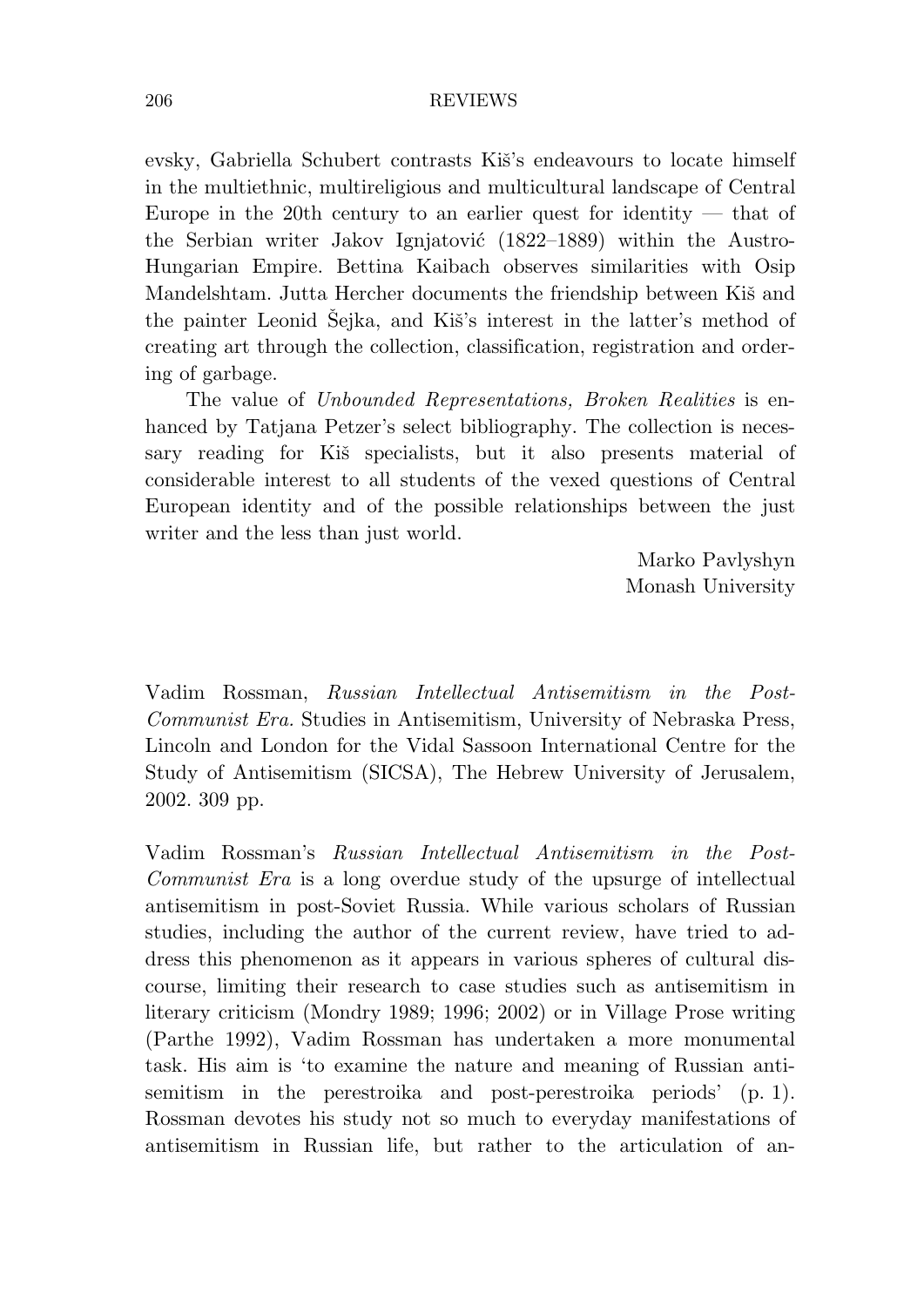tisemitic ideologies by various writers. His discussion centres around various types of antisemitic discourse and their functions in contemporary society.

The Introduction explains Rossman's approach and method of analysis, and the remaining seven chapters are devoted to particular themes. Each chapter provides historical background to the theme under analysis, thus stressing the continuity in the cultural tradition of Russian intellectual antisemitism.

Chapter 1 compares the approach to the 'Jewish Question' taken by various early twentieth-century Eurasianists with the contemporary take on the Jews in the works of the Neo-Eurasianists. This historical overview in which Rossman identifies major trends in Eurasianist thinking on the Jews allows Rossman to delve, in Chapter 2, into a case study of Lev Gumilev's brand of Eurasianism, with its strong antisemitic underpinning. Rossman shows that Gumilev's theory of 'ethnogenesis', which contains the view that Slavic and Semitic ethnicities are incompatible, forms a strong base for Russian nationalism today. Gumilev's fantasies on the mercantile nature of the Judeo-Khazarian's kingdom versus Kievan Rus and on the lack of 'complementarity' between Slavic and Jewish ethnicities are some of the most influential but historically faulty myths that have been used to justify anti-Jewish animosities in Russian history. There is, however, an ironic twist in the reception of Gumilev's writing by some nationalists: Apollon Kuzmin Gumilev exaggerated the level of technical development of Khazaria and thus contributed to Zionist claims of the superiority of the Jewish people.

In Chapter 3 Rossman explores the National Bolshevist brand of antisemitism that places great weight on the Jewish economic conspiracy and seeks to defeat the capitalist Jew. George Soros is viewed as an emblematic subversive Jewish figure who, allegedly, played a destructive role in Russian society by serving as an unofficial advisor to Mikhail Gorbachev and Boris Yeltsin and, in the words of Oleg Platonov, the author of numerous works on the Masons, financing the 'anti-Russian activities' (110) of the perestroika leaders. The anti-Zionist rhetoric of the National Bolsheviks had changed little since the old Soviet anti-Zionist battles. The paradox of the National Bolsheviks' anti-Jewish stance today is that it betrays the internationalist principles of communist ideology.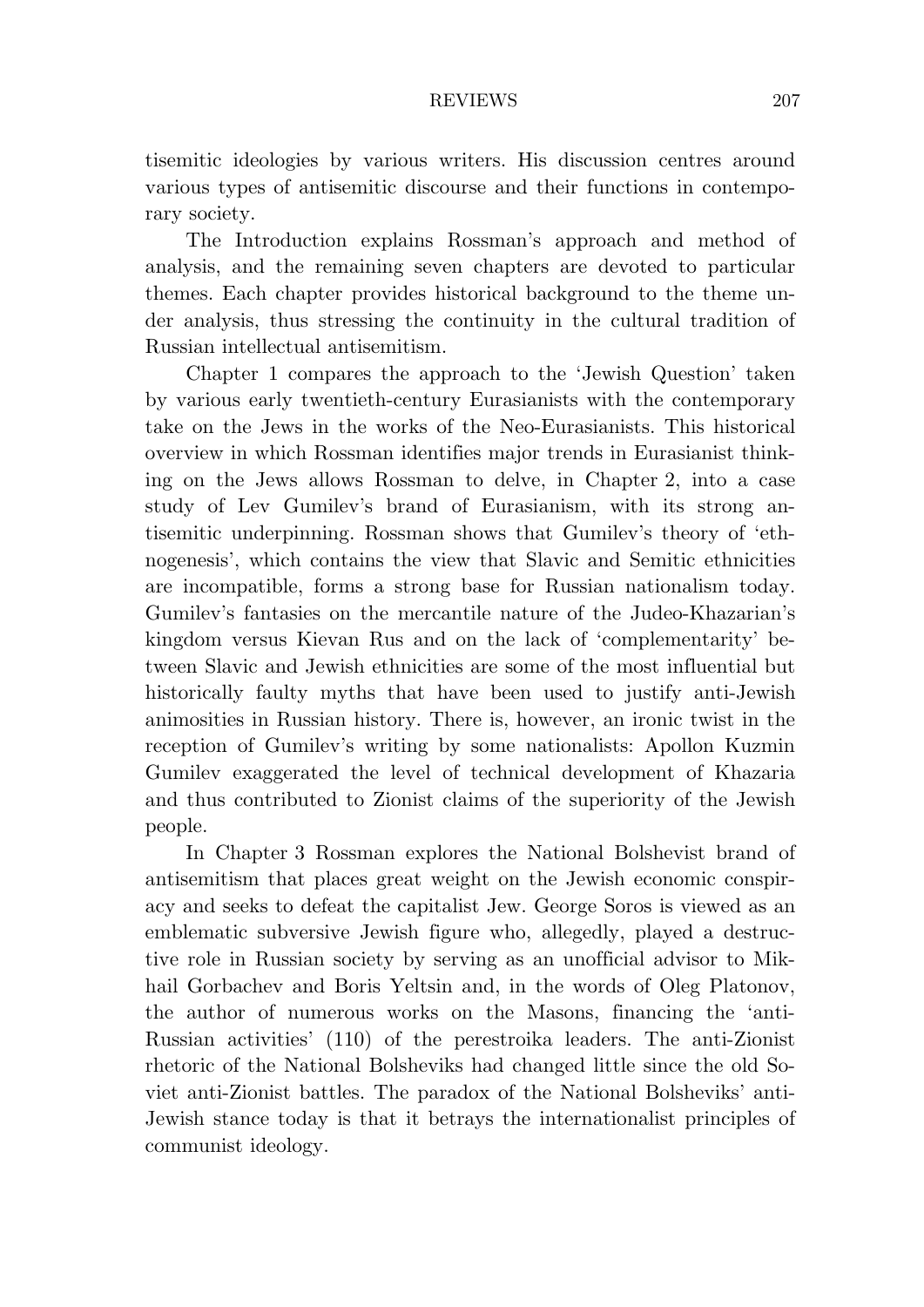Chapter 4 deals with the Neo-Slavophiles' preoccupation with the threat to the 'Soul of Russia' (p. 143) posed by what is dubbed a Jewish idea (p. 143). Rossman shows that many of the former leaders of the nationalist wing of the dissident movement in the USSR contributed to the ideology of neo-Slavophilism, including Alexander Solzhenitsyn and Igor Shafarevich. Neo-Slavophile antisemitism focuses on the themes of the predominantly Jewish membership of the Russian communist movement; Jews being the driving force behind modernisation and capitalism which in turn destroyed Russian peasant communities and with it the Russian national spirit; Judaic moral principles that reveal a link between the cruelty of capitalism and the Old Testament, which for neo-Slavophiles is a cultural rather than religious document; Jews dominating Russian culture after the revolution and contaminating its form and content; and literature being the final stronghold of the authentic Russian spirit. The most contemporary representative of neo-Slavophile antisemitism, Georgii Gachev, introduces a gender edge into his theorisings about Russians and the Jews, and for him Jewish violence stands for the male principle of the Father from the Old Testament, while he views the Russian cultural archetype as feminine and non-aggressive. This gender/race construct is a complete reversal of the gender/race construct of the neo-Eurasians, for whom Jews represent an abominable feminine element as opposed to Aryan masculinity.

Chapter 5 is devoted to the re-emergence of religious antisemitism with the eruption of interest in the doctrines and practices of the Russian Orthodox Church from the late 1980s. Rossman shows that religious anti-Jewish arguments figure prominently in the agenda of many nationalist Orthodox ideologies. There are opposing views on the position of the Orthodox Church *vis-à-vis* the Jews in the post-communist era: one side is represented by Sergei Lezov, a historian of Christianity and a believer, and the other view is expressed by Vladimir Borozenko and Zoya Krakhmal'nikova. Lezov has argued that the Orthodox Church is more hostile to Jews than Protestant Churches or the Catholic Church, and has pointed out that Orthodox theology has not perceived the Holocaust as a religious event that challenges the faith of all Christians. Borozenko and Krakhmal'nikova, on the other hand, maintain that the position of the Orthodox Church is incompatible with antisemitism, while the sociological studies of Gudkov and Levenson found